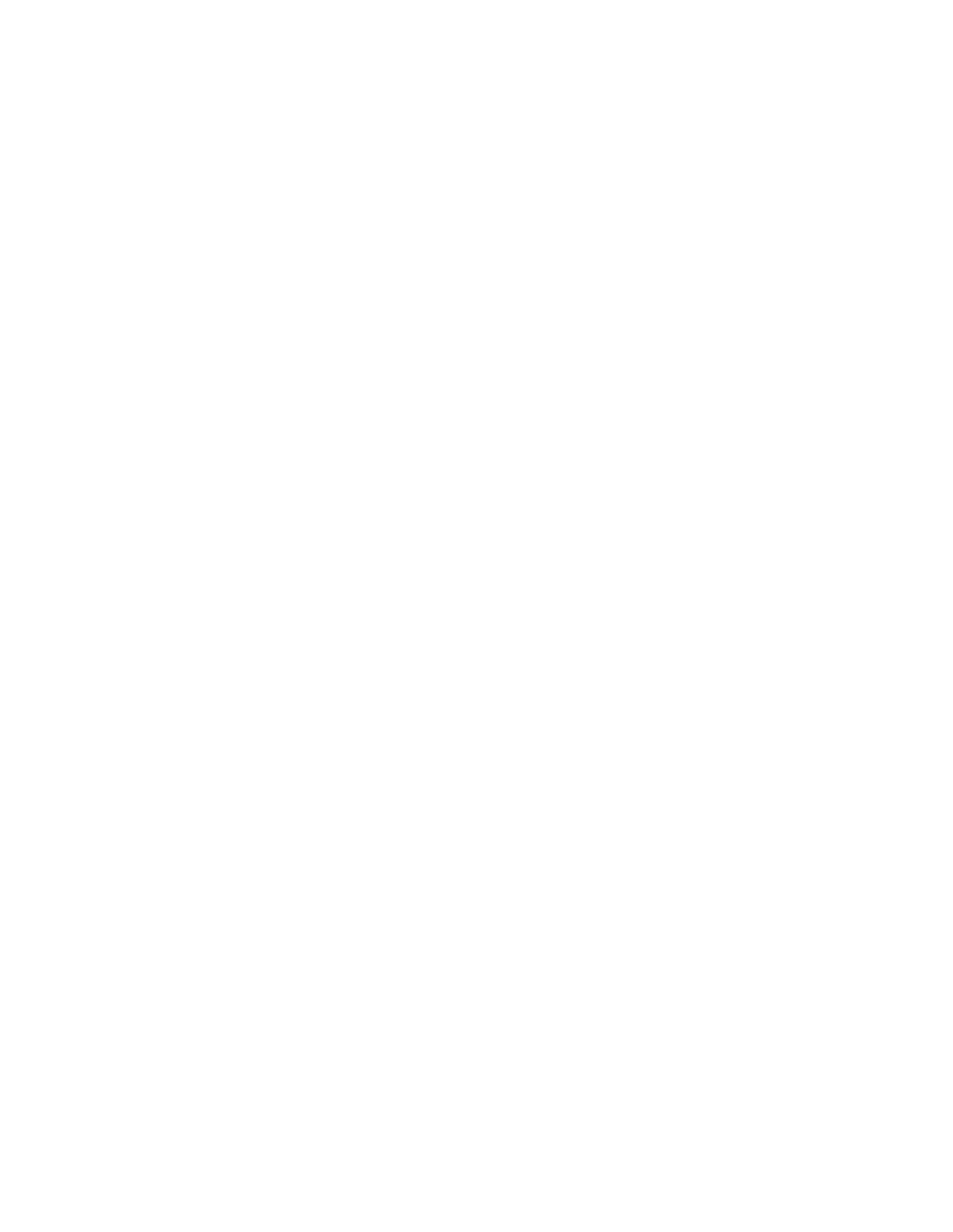# UHCL'S INSTRUCTIONAL DESIGN AND TECHNOLOGY TEAM (IDT)

## WELCOME AND INTRODUCTION FOR NEW FACULTY

## IDT OVERVIEW

Welcome to the University of Houston - Clear Lake! Whether you are new full-time, tenure-track faculty or a new adjunct instructor, our team is here to help you with course design and development, active learning strategies, and instructional technology training and support. This guide should provide a comprehensive overview of our staff and services although, in the interest of brevity, we may leave out some details along the way.

## **About the Team**

Sometimes mistakenly characterized as "the Blackboard people," the OIT's Instructional Design and Technology team members offer a much broader array of support for faculty, staff, and students than this description suggests. Our staff includes two primary categories of team members:

- **Instructional Designers (IDs)** All members of the ID team and the team's supervisor hold, or are working toward, advanced degrees in Instructional Design. The IDs' academic backgrounds include substantial preparation in human learning, active learning, assessment design/ development, curriculum/content design, and other non-technology educational/instructional domains. We consider ourselves to be instructional designers first and instructional technologists second. In addition, our Director currently teaches online graduate-level courses for UHCL, and two of our IDs have teaching experience in higher education outside of UHCL. Given our academic and experiential background, the IDs' roles are diverse and include a wide range of training offerings. We provide training and consulting on active learning, effective teaching practices, course design/development (whether web-assisted or fully online), and strategically employ technology tools to support and enhance teaching and learning effectively.
- **Learning Technology Administrators (LTAs**) Historically, the role of our LTAs has been to coordinate with Blackboard and other vendors to ensure that our instructional technology systems work as intended. They have also always been the first point of support for students with instructional technology concerns. However, the LTAs role has evolved. They now have primary responsibility for assisting both faculty and students with a wide range of technologybased systems (e.g., Blackboard, video, Zoom, Echo360, online proctoring tools, etc.). Both LTAs bring to these tasks years of experience at UHCL with Blackboard and other technologies and in customer support.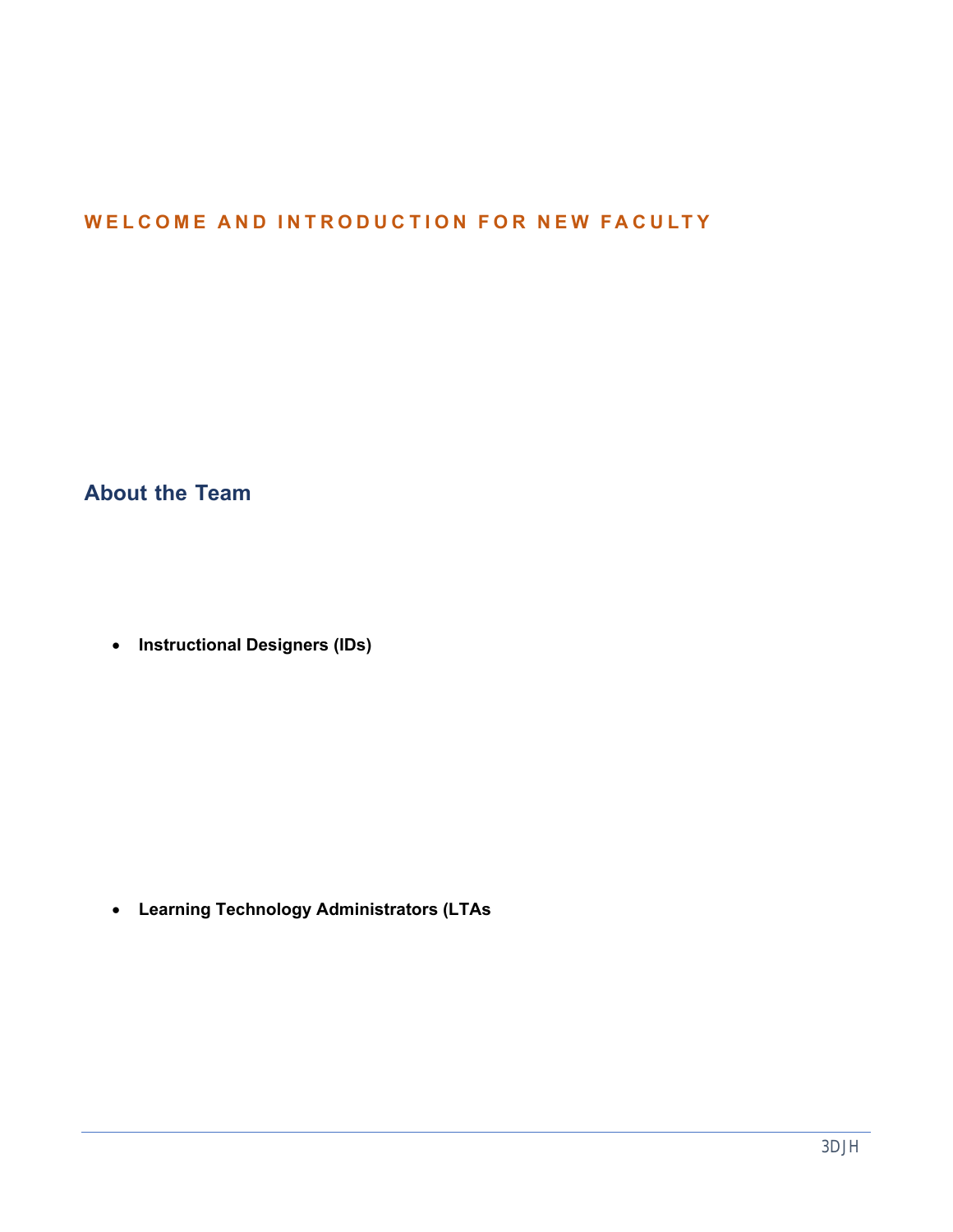Except for the Director, Learning Technology Services, all of the IDT staff have their offices in the Center for Engagement, Teaching, and Learning (CETL), located in Bayou 1604. Although our team does maintain on-campus hours, we are still providing most of our support via email, telephone, and virtual meetings (Zoom or Teams). Please get in touch with our team members directly or by contacting the Support Center to schedule appointments for assistance. You will find the contact information for our current instructional designers [and learning technology](https://uhclblackboardtips.blogspot.com/2018/04/blackboard-support-team-contact.html)  [administrators on our blog](https://uhclblackboardtips.blogspot.com/2018/04/blackboard-support-team-contact.html) post, Instructional Design and Technology Team - Contact Information.

## **Stay Up-to-Date with the IDT Team!**

Our IDT staff provides several options to use if you want to stay up-to-date on instructional design and instructional technology news at UHCL:

- Weekly IDT Newsletter typically sent every Monday night via email to only faculty and staff who have specifically requested to receive it. **To be added to our newsletter distribution [list, please email us at IDT@u](https://uhclblackboardtips.blogspot.com/2020/07/idt-newsletter-archives.html)hcl.ed**u. You can also review previous newsletters from our team's blog posts, IDT Newsletter Archives (2020) and [IDT Newsletter Archives \(2021\).](https://uhclblackboardtips.blogspot.com/2021/01/idt-newsletter-archives-2021.html)
- [OIT Instructional Design and Technology Blo](https://uhclblackboardtips.blogspot.com/)g please drop in on the blog periodically, especially if you don't elect to receive our newsletter.
- [Weekly Virtual Drop-In Support Session](https://uhcl.zoom.us/j/91324561229)s Stop by to get your questions answered regarding Blackboard, Zoom, Echo360, and other technologies or teaching tips.
	- $\circ$  Monday, 10 11 a.m.
	- $\circ$  Tuesday, 1 2 p.m.
	- $\circ$  Wednesday, 6 7 p.m.
	- $\circ$  Thursday, 10 11 a.m.

Zoom Lin[k: https://uhcl.zoom.us/j/913245612](https://uhcl.zoom.us/j/91324561229)29

#### **Instructional Technologies at UHCL**

UHCL's primary instructional technology tool is Blackboard Learn, a full-featured course/learning management system. UHCL's "flavor" of Blackboard Learn is the software-as-a-service (SaaS) version, hosted and managed by Blackboard from their headquarters in Washington, DC. Integrated within our instance of Learn are several textbook publisher tools (e.g., McGraw-Hill Connect, Perusall, WileyPLUS, Pearson, etc.). In addition to Blackboard Learn, our team supports users with the following applications:

- **Zoom** Robust web conferencing system for virtual meetings both within and outside of Blackboard Learn. Many faculty members use Zoom with their face-to-face and hybrid classes as a way to record and post video lectures and, as needed, to enable off-campus students to watch and participate remotely.
- **Echo360** Echo360 serves several functions: (1) provides long-term storage for faculty-created videos and Zoom recordings, (2) through its Universal Capture software, enables instructors to easily record video lectures and other presentations to then share with students within Blackboard,

(3) Once in Echo360 and deployed for students through Blackboard, videos can be enhanced with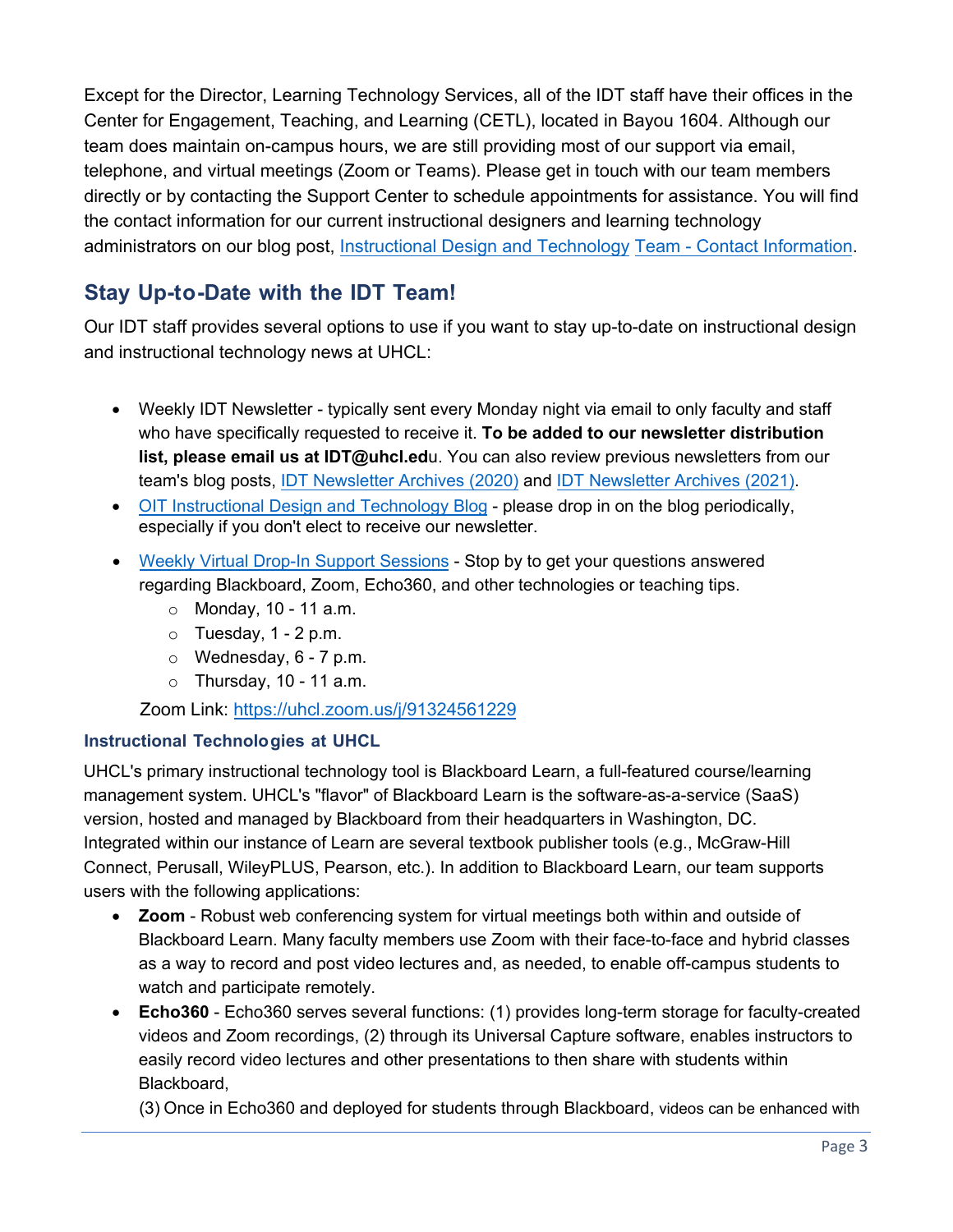polling (periodic questions that students must answer during a video), confusion flags, video-related chat/discussion feature, student note-taking capabilities, and metrics on student access and views of posted contents, and (4) when used during face-to-face classes, allows instructors to capture their lecture and live-stream it to off-campus students. Interaction with remote learners is much more limited than in Zoom; however, it also offers some benefits regarding internet bandwidth requirements for remote participants.

- **Point-Tilt-Zoom (PTZ) Cameras** Currently being installed across UHCL's campuses and classrooms, these cameras in the back of the classroom will support live-streamed instruction via Zoom and Echo360.
- **SafeAssign** This application is embedded within the assignment dropbox tool in Blackboard. Faculty control whether to use SafeAssign for any or all assignments. SafeAssign is an originality checker, similar to its primary competitor, Turnitin. Although it does provide some support for instructors who have concerns about plagiarism in student assignments, it is not a comprehensive solution to that daunti[ng issue. Please review our](https://uhclblackboardtips.blogspot.com/2018/04/safeassign-false-positives-do-not.html)  [team's blog post, SafeAssign: Fa](https://uhclblackboardtips.blogspot.com/2018/04/safeassign-false-positives-do-not.html)lse Positives Do Not Necessarily Indicate Plagiarism, for more information about SafeAssign and its limitations.
- **Blackboard Ally** Blackboard's integrated Ally tool supports faculty in their efforts to make digital content more accessible to a wide range of learners, whether they have disabilities or prefer alternative content delivery formats. With Ally, instructors can see how accessible their Blackboard contents are, identify the most critical areas, get guidance on how to improve the accessibility of electronic content, and offer students the option to download materials as audio files, HTML files, electronic braille, and other formats.
- **Scantron Exam Processing Station** The IDT team trains and supports faculty from the Bayou, Arbor, Delta, SSCB, and STEM buildings to use a self-service Scantron exam scoring system located in the Center for Engagement, Teaching, and Learning (CETL).
- **Online Exam Proctoring** UHCL currently provides both ProctorU Live+ and Respondus LockDown Browser and Monitor as proctoring solutions when using online tests/exams. However, per the Dean, **faculty in the College of Business (BUS) assi[gned to teach a](https://www.uhcl.edu/computing/course-development/online-proctoring-resources)  [100% online c](https://www.uhcl.edu/computing/course-development/online-proctoring-resources)ourse must use ProctorU Live+**. More information about both options is available on the team's Online Proctoring Resources page.

## **A Special Note About Audio/Video Files and Blackboard**

To ensure that UHCL's Blackboard Learn system operates smoothly and is fully backed up every night, it is critical that contents in each Blackboard course not total more than 1GB, including course materials and student submissions. Therefore, we must emphasize that **neither faculty nor students should ever upload an MP4 (video), MP3 (audio), or similar multimedia file into a Blackboard course**. Faculty should store all audio and video files in Echo360 (or another cloud-based system) and then provide links to those videos in the class. For training on how to do so with Echo360, don't hesitate to get in touch with your designated instructional designer or the Support Center. Similarly, if students create and submit audio or video files in your class, they should not upload those media files directly uploaded to Blackboard. Please ensure that they save their multimedia file in a cloud-based location (e.g., YouTube, Echo360) and then submit a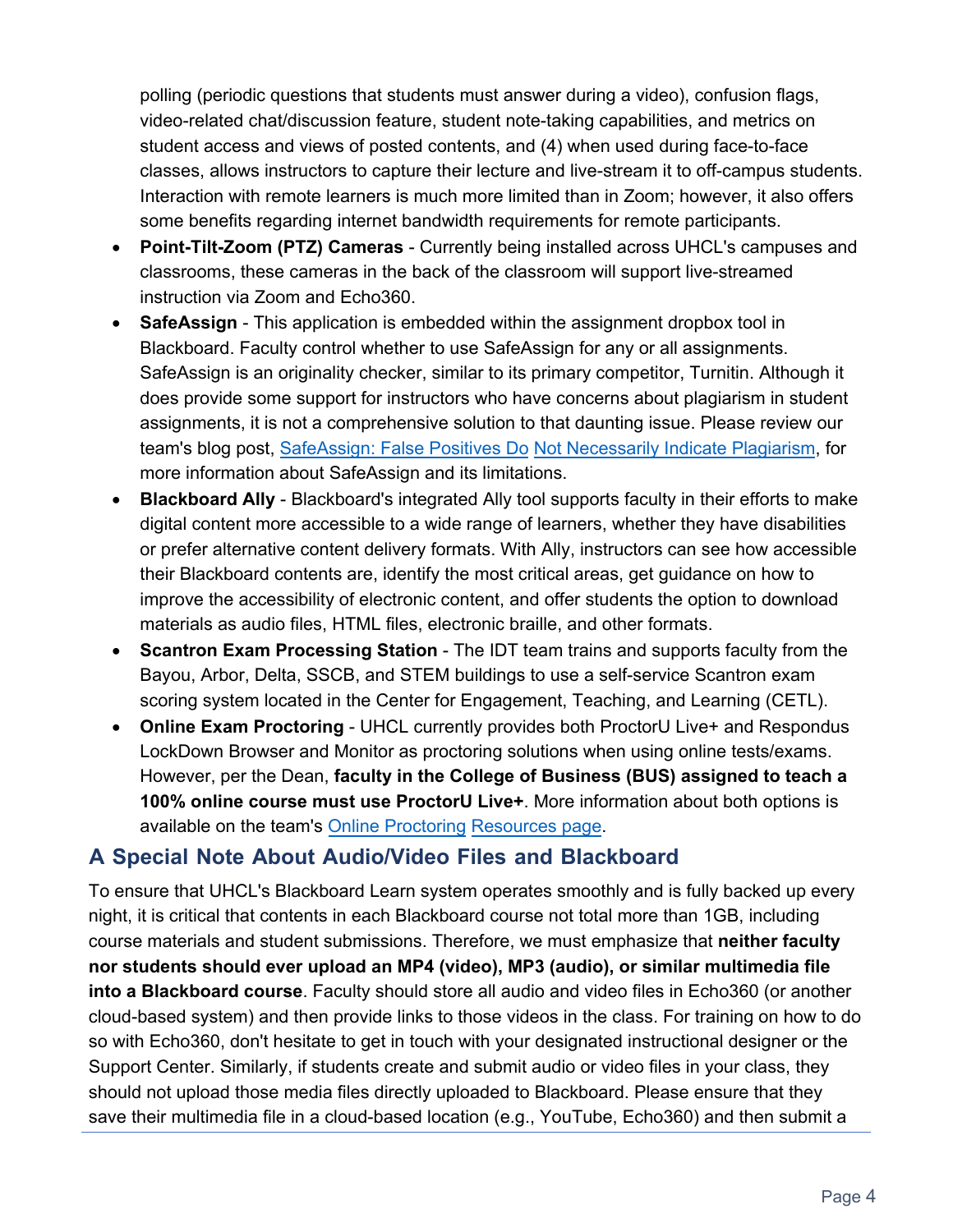link to that content in the assignment dropbox, discussion, blog, or another tool in your course. On team has already created a support document for students, [Submitting Videos in Echo360,](https://www.uhcl.edu/computing/course-development/documents/support/general/student-echo360-videos-20210329.pdf) that instructors can share with their classes.

## **Online Blackboard Training**

All UHCL instructors who intend to use Blackboard to support or deliver instruction must complete the university's Blackboard Basic Training - Online course, regardless of previous experience with Blackboard Learn or other course/learning management systems. Our team recently redesigned the training, paring down the time needed to complete it from an estimated 4 hours to only 2. To register for the training, please email the Support Center at SupportCenter@uhcl.edu, and a member of our team will be assigned to grant you training access and send you instructions on getting started.

#### Student Blackboard Training

We also offer online Blackboard training for students. The short, self-paced course will introduce learners to our Blackboard system. Students will learn how to use essential Blackboard features/ tools and avoid technical issues while learning in Blackboard. Some faculty even require students to submit a copy of their training completion certificate as a component of their course orientation activities, especially in 100% online classes. Training [self-enrollment instructions for students](https://www.uhcl.edu/computing/course-development/documents/support/general/student-bbtrain-enroll-20200720.pdf) are available online. For more information about this optional training offering for learners, please contact the Support Center.

#### Recorded Training Sessions

Since 2020, the IDT team has offered virtual training ses[sions on a wide range of topics. We](https://uhclblackboardtips.blogspot.com/2020/07/trainingprofessional-development.html)  [recorded ea](https://uhclblackboardtips.blogspot.com/2020/07/trainingprofessional-development.html)ch session, and you can access those videos from our blog post, Training/ Professional Development Session Recordings.

#### Help Us Help You!

In addition to the student and faculty Blackboard training courses, the IDT team is always interested in hearing from faculty about what training sessions are most needed or most interesting. Please send us your suggestions via email to IDT@uhcl.edu.

## **About Blackboard Shells**

In advance of each semester, blank Blackboard shells are automatically created for every class in the course schedule. Faculty members can place content into those shells in several ways:

- 1. [If you have taught a specific course before, you can use Blackboard's Course Copy](https://www.uhcl.edu/computing/course-development/documents/support/faculty/course-copy-instructor-rev20200611.pdf)  feature to copy the contents from the previous shell into the new blank one.
- 2. If another instructor has an existing course and will grant permission, our IDT team can copy contents from the other instructor's existing shell into your new blank one. To request this, please forward to the Support Center an email of permission to copy from the original course own or your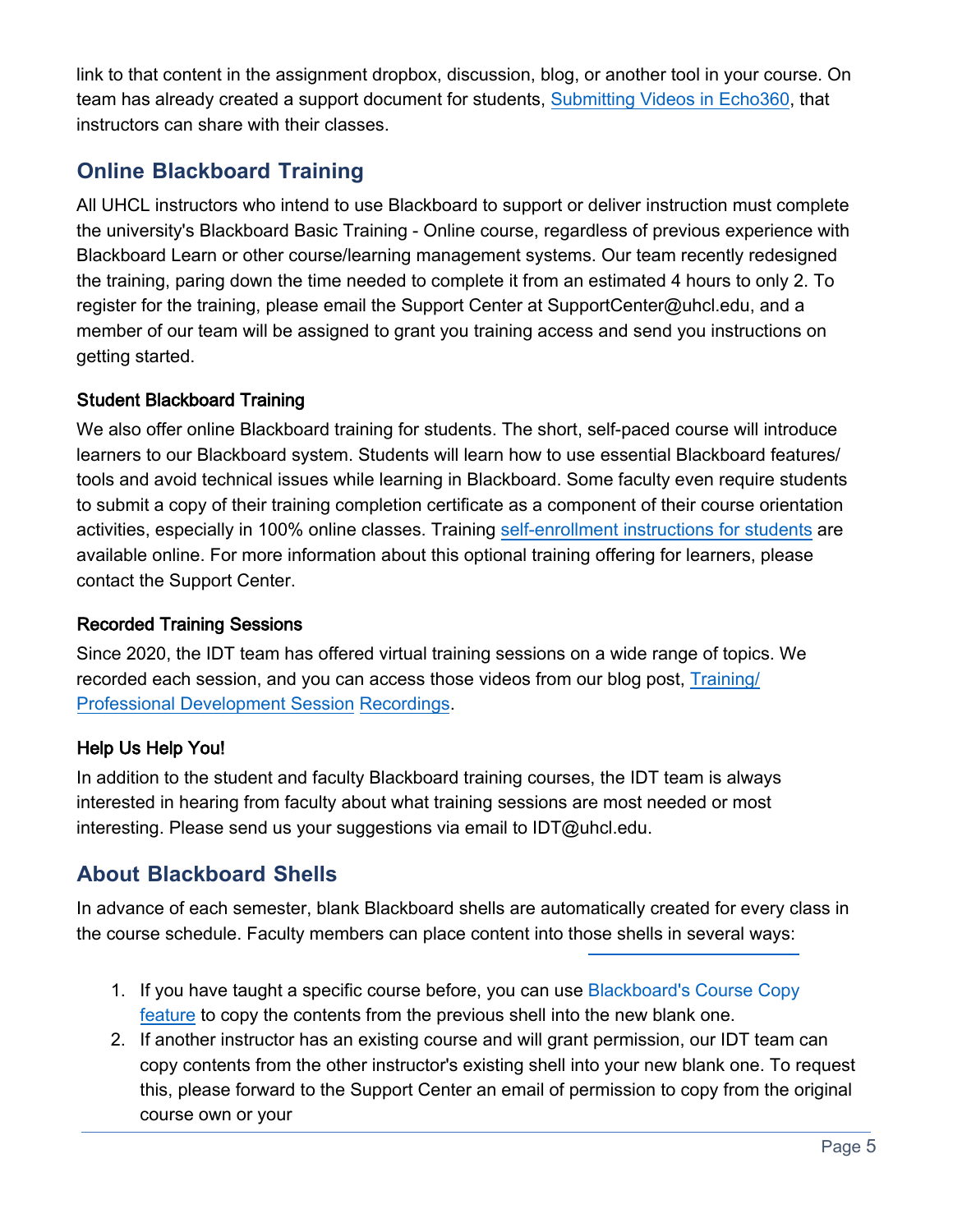department/program chair (if the owner is unavailable). Once we have that authorization email, a member of our team will complete the course copy job.

**3.** You can design and develop your new course and contents from scratch. **NOTE: This is not an option for courses listed in the schedule as 100% online. For fully online classes, you must either have developed an online-approved master course, or you will need to borrow content from another instructor's online-approved master course.**

#### **Course Merges, TA Adds, and Schedule Changes**

If you are teaching two or more sections of the same class, or you are teaching two cross-listed courses, you have the option to request that students in those multiple sections share a single Blackboard shell for the semester. Use the [online Course Merge Request form](https://forms.office.com/Pages/ResponsePage.aspx?id=mqQ_WZOwfECfZx9Qt3y0MoApLamh7pBNoiAJv0gDLadUNlI5TzhQT1AyUjI5UFdFVFE2NUxWMDRYVyQlQCN0PWcu) to have a member of our team complete the merge procedure for you.

If you have been assigned a teaching assistant, research assistance, or other student assistance and you want them to have access to your Blackboard course(s), use the online form, Request [Adding TA](https://forms.office.com/Pages/ResponsePage.aspx?id=mqQ_WZOwfECfZx9Qt3y0MoApLamh7pBNoiAJv0gDLadUOEZMWVA1VldOSFNaWVFLMDlGWDBRWExOWiQlQCN0PWcu)(s) to Course(s). **NOTE: Per the Dean, our team can only assign Student role access to TAs in the College of Business (BUS). We cannot give them Teaching Assistant role access to your course(s).** 

Changes in instructors and student adds/drops process 2-3 days after the change is made in PeopleSoft/eServices.

If you were initially assigned to teach a course and your college or department has since reassigned it to another instructor, please notify us by contacting the Support Center. Our team will need to deactivate the blank shell created when the course was assigned to you to not appear to the new instructor and their students. If you don't notify us, the new instructor and the students will see two Blackboard shells for the course, which is very confusing.

## **Online Course Design and Development**

The process of preparing a new online course goes beyond simply modifying materials and activities from the face-to-face version of the course and putting those into Blackboard. Because asynchronous fully online delivery often places additional burdens on both faculty and students, online courses must be carefully planned and organized almost as though it was for an entirely new course. Online classes that are haphazardly developed or even developed "on the fly" can cause tremendous confusion and frustration for students, which can hamper student academic performance and make the teaching and learning process a struggle for everyone involved. For these reasons, UHCL has instituted procedures for requesting, designing, and developing new courses for 100% online delivery that ensure the course is complete and meets or exceeds UHCL's minimum standards before students begin registering for a fully online version of the course. Course requests must be submitted 8-9 months before the intended [delivery term and](https://www.uhcl.edu/computing/course-development/minimum-standards-review)  [must be comple](https://www.uhcl.edu/computing/course-development/minimum-standards-review)ted and pass [Minimum Standards review](https://www.uhcl.edu/computing/course-development/documents/support/faculty/minstandards-tipsheet-20200721.docx) [approximately five months bef](https://video.uhcl.edu/ID_Team/understand-coursedev-cal.html)ore the delivery term. For more information about the Online Course Development Calendar, please visit our Minimum Standards Review webpage and watch the short video, Understanding the Course Development Calendar. To learn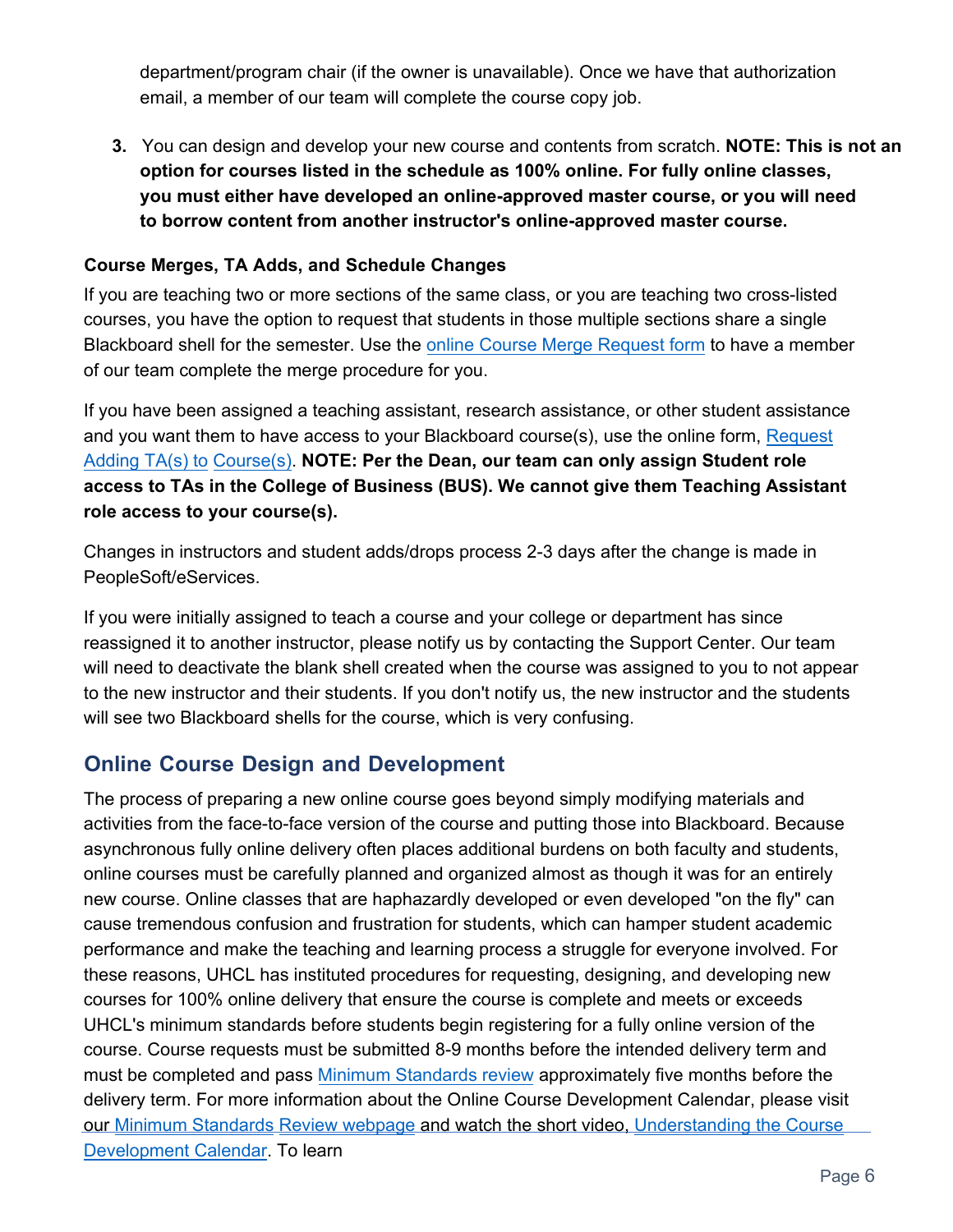more about online course design and development at UHCL, including available support options, don't hesitate to contact ou[r team's designated instructional](https://uhclblackboardtips.blogspot.com/2018/04/blackboard-support-team-contact.html) designer for your college.

## **Critical Instructional Technology Resources**

Numerous topics come to mind for our team as "critical" for faculty. In the interest of being concise, we'll provide links to resources about those essential tips and recommendations. Although not comprehensive, the items below address instructional technology issues that most often [plague instructors and studen](https://uhclblackboardtips.blogspot.com/2020/08/blackboard-tips-and-reminders-for-new.html)ts:

- Start-of-Semester Reminders [blog] This blog post offers some recommendations for tasks [to complete before your students jump into their courses.](https://uhclblackboardtips.blogspot.com/2021/08/oit-faculty-technology-support.html)
- Faculty Support Resources, including Classroom (Academic Computing) and Computer Lab Support [blog] - Learn how to get help with classroom technology issues, teaching and open [computer labs, 24/7 softwa](https://help.blackboard.com/Learn/Student/Getting_Started/Browser_Support/Browser_Checker)re access for students, and general OIT questions.
- Blackboard Browser Checker [webpage] This online tool can help instructors and students detect any significant device, operating system, or browser incompatibilities that could [cause technical issues in B](https://www.uhcl.edu/computing/course-development/faculty)lackboard.
- Blackboard Faculty Support [webpage] Provides handouts and video tutorials for faculty about general instructional design and technology issues, Blackboard tools and features, [Echo360, web conferencing, and Blac](https://uhclblackboardtips.blogspot.com/2018/05/e-servicespeoplesoft-support-reminder.html)kboard Ally.
- E-Services/PeopleSoft Support Reminder [blog] Oddly enough, the Office of I[nformation](https://forms.office.com/Pages/ResponsePage.aspx?id=mqQ_WZOwfECfZx9Qt3y0MoApLamh7pBNoiAJv0gDLadUMzFLQUFHUVgyNkdOVUdDWVhGQTZBM0IySSQlQCN0PWcu)  [Technology does not manag](https://www.uhcl.edu/computing/course-development/blackboard-support-requests)e or have access to E-Services/PeopleSoft.
- [Blackboard Support Requests](https://forms.office.com/Pages/ResponsePage.aspx?id=mqQ_WZOwfECfZx9Qt3y0MoApLamh7pBNoiAJv0gDLadUMzFLQUFHUVgyNkdOVUdDWVhGQTZBM0IySSQlQCN0PWcu) [webpage] In[cludes links for faculty that enables you to](https://forms.office.com/Pages/ResponsePage.aspx?id=mqQ_WZOwfECfZx9Qt3y0MoApLamh7pBNoiAJv0gDLadUNlI5TzhQT1AyUjI5UFdFVFE2NUxWMDRYVyQlQCN0PWcu)  [request design/developmen](https://forms.office.com/Pages/ResponsePage.aspx?id=mqQ_WZOwfECfZx9Qt3y0MoApLamh7pBNoiAJv0gDLadUNlI5TzhQT1AyUjI5UFdFVFE2NUxWMDRYVyQlQCN0PWcu)t of a new fully online course, get students from two or more classes merged [into a single Blackboard shell,](https://forms.office.com/Pages/ResponsePage.aspx?id=mqQ_WZOwfECfZx9Qt3y0MoApLamh7pBNoiAJv0gDLadUOEZMWVA1VldOSFNaWVFLMDlGWDBRWExOWiQlQCN0PWcu) [submit a help ticket](https://footprints12.uhcl.edu/)[, or](https://forms.office.com/Pages/ResponsePage.aspx?id=mqQ_WZOwfECfZx9Qt3y0MoApLamh7pBNoiAJv0gDLadUOEZMWVA1VldOSFNaWVFLMDlGWDBRWExOWiQlQCN0PWcu) add a TA to your Blackboard course(s).
- DUO Two-Factor Authentication (2FA) [webpage] Blackboard users must prepare to use [DUO 2FA before they can access Blackboard L](https://www.uhcl.edu/computing/course-development/documents/support/general/student-tech-checklist-draft-20200718-final.pdf)earn. The information on this webpage explains what 2FA is and how to get it set up.
- [Student Checklist fo](https://www.uhcl.edu/computing/course-development/documents/support/general/bb9-quiz-tips.pdf)r Online Technology Readiness [document] Created for UHCL students, this reference is also an excellent resource for faculty.
- Blackboard Quiz Tips [document] Discusses what students must do and must avoid doing [to prevent technical problems during](https://apps.uhcl.edu/OnlineEvals/Auth/Login?ReturnUrl=%2fOnlineEvals) online tests, exams, and quizzes.
- Online Proctoring Resources [web page] If you plan to give online tests/exams and use online proctoring, make sure that your students know where to find critical proctoring information well before the exam date.
- End of Course Survey Availability Dates (Login Required) The FA21 evaluation dates are already posted. For instructions on adding a course evaluation link to your Blackboard course, please review the handout, Adding or Editing a Course Evaluation Link.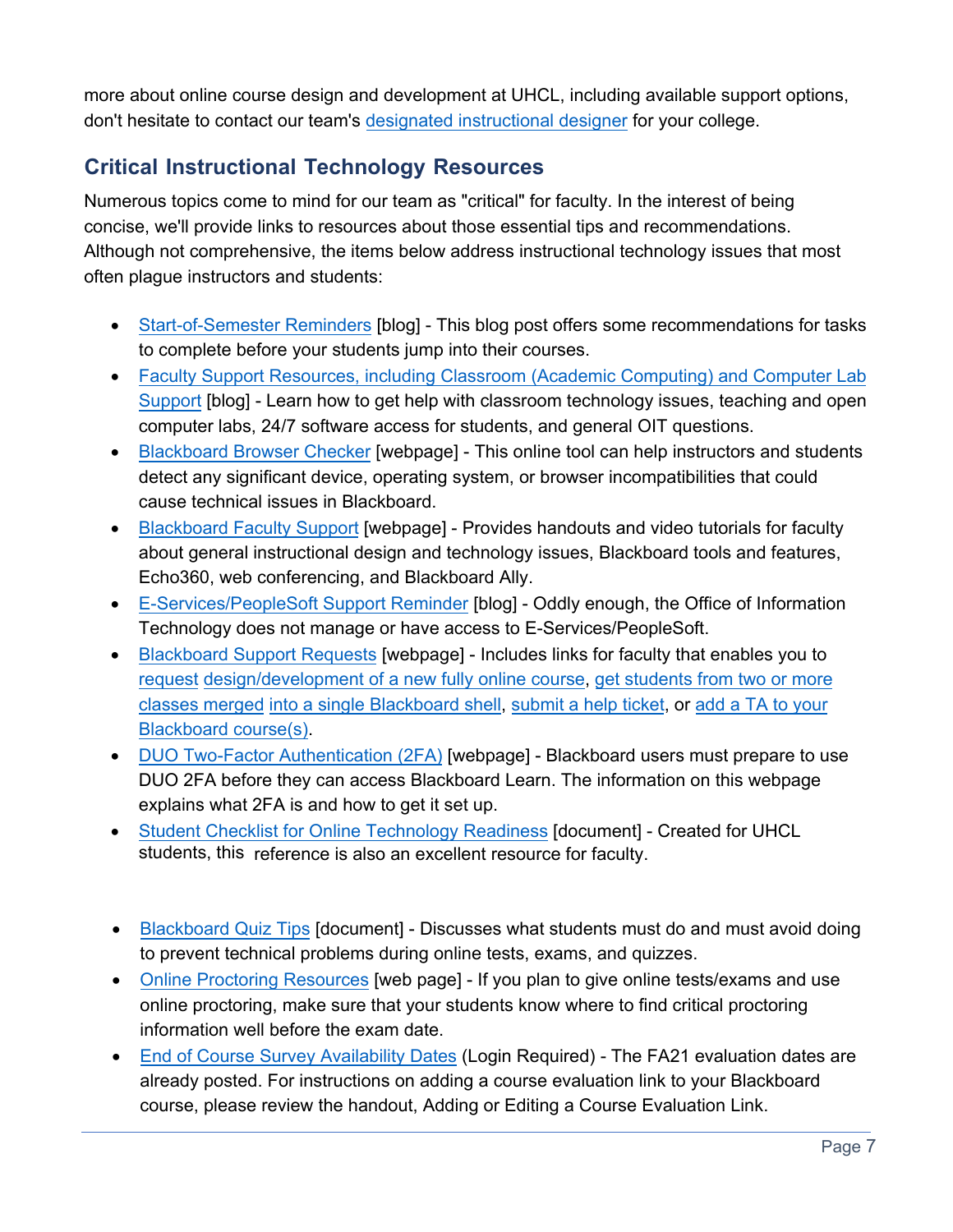## **Miscellaneous Instructional Technology Tips/Information**

- **Common Student Issue: Kicked Out of an Online Quiz, Test, or Exam**: A technical issue in Blackboard rarely causes a student to be "kicked out of" an online test. Typical causes of this behavior include (1) the student has let their test session go idle for more than a minute or two, causing their internet service provider (ISP) to time out; (2) the student has clicked somewhere outside of Blackboard on their computer, perhaps to listen to music or respond to a text message, and (3) the student temporarily lost the connection to the internet, most often because there are multiple people online in the house, coffee shop, bookstore, etc. in which they are taking the exam. We discuss all of these and other causes in the [Blackboard Quiz Tips document,](https://www.uhcl.edu/computing/course-development/documents/support/general/bb9-quiz-tips.pdf) which we recommend as required reading for students before any online test or quiz.
- **Common Student Issue: Request to Reset an Attempt (Test or Assignment):** When kicked out of an online test, students will often contact the Support Center and request that our staff reset their attempt so that they can start again. We receive similar requests from students who have attached the wrong file to their assignment dropbox submission. Whatever the case, our staff cannot clear and reset any student assessment attempt or submission unless we receive a request to do so directly from the instructor. We prefer to teach instructors how to remove/reset attempts and submissions themselves to stay clear of any student grade-related matters.
- **Common Student Issues: Blackboard Ate My Homework:** These issues typically present as a student insisting they uploaded their assignment on time to the designated Blackboard dropbox, but that the instructor can't find their submission or, when opened, the document is blank. As with the "getting kicked out of tests" issue, there is rarely a problem with Blackboard that results in a "lost" assignment submission. In the online Blackboard training for students, we advise learners that they will see and receive via email a submission receipt for every assignment submission. They should check the receipt to ensure that the attached file does not have a 0 file size. If it does, there was a problem with the uploaded file itself, and they should contact their instructor immediately to report the problem and request a clear and reset.
- **Common Instructor Issue: My Course Menu Disappeared:** Blackboard designed the menu to collapse out of the way. Unfortunately, users will regularly accidentally collapse the menu and not know how to restore it. Roll your cursor slowly down the left side of your Blackboard course screen until a small tab with a right-facing arrow appears. Click the arrow to expand the menu.
- **Common Instructor Issue: I Can't Edit Anything in My Course:** For reasons unknown, Blackboard courses will sometimes switch into Edit Mode: OFF status for instructors. When this happens, you will not be able to edit your course. It's a quick fix, however. In your class, locate the Edit Mode switch located in the upper right area of the screen. Switch it from OFF to ON to restore your editing capability.
- **Common Student and Instructor Issue: I Can't Find My Upcoming Classes on My Blackboard Courses Page:** By default, the Course page always shows "Current Courses." If the new semester has not officially started, Blackboard does not flag that term's courses as "Current." However, you can click the Upcoming Courses link in the upper right area of the Courses page to see your Blackboard shells for the new term.